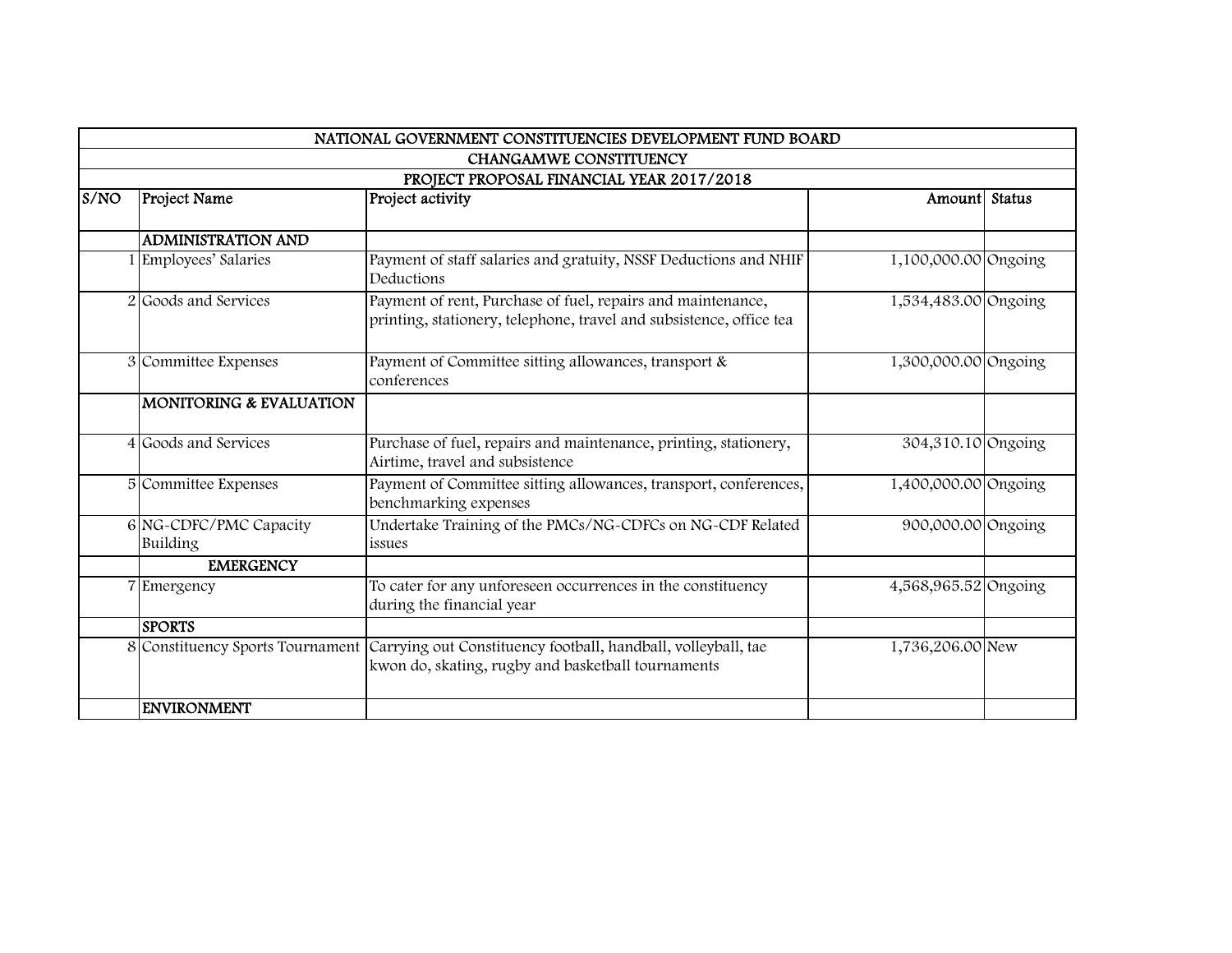| 9 Environmental Activities   | Purchase and planting of tree seedlings at institutions in the<br>1. Mikadini<br>constituency.<br>Primary(100,000)<br>2. Bomu Secondary School(100,000)<br>3. St. Charles Lwanga Secondary School (10,000)<br>4. Magongo Primary School (100,000)<br>5. St. Lwanga Primary School (100,000) | 500,000.00 Ongoing    |  |
|------------------------------|---------------------------------------------------------------------------------------------------------------------------------------------------------------------------------------------------------------------------------------------------------------------------------------------|-----------------------|--|
| <b>BURSARY</b>               |                                                                                                                                                                                                                                                                                             |                       |  |
| 10 Bursary Secondary Schools | Payment of bursary for needy students                                                                                                                                                                                                                                                       | 9,000,000.00 Ongoing  |  |
| 11 Bursary Tertiary Schools  | Payment of bursary for needy students                                                                                                                                                                                                                                                       | 15,883,620.00 Ongoing |  |
| 12 Bursary Special Schools   | Payment of bursary for needy students                                                                                                                                                                                                                                                       | 1,000,000.00 New      |  |
| <b>PRIMARY SCHOOL'S</b>      |                                                                                                                                                                                                                                                                                             |                       |  |
| 13 Mwingo Primary School     | Construction of 3 Classrooms with storeyed foundation                                                                                                                                                                                                                                       | 7,500,000.00 New      |  |
| 14 Mwingo Primary School     | Construction of modern toilet block consisting of 6 doors and<br>urinal                                                                                                                                                                                                                     | 1,405,733.00 New      |  |
| 15 St. Lwanga Primary School | Renovation of 8 No. Classrooms - Replacement of Asbestos Roof,<br>Windows & Doors, Wall & Floor Plaster and painting                                                                                                                                                                        | 5,000,000.00 New      |  |
| 16 St. Lwanga Primary School | Renovation of Pupils Toilet block - Plumbing, Roofing, doors and<br>painting                                                                                                                                                                                                                | 500,000.00 New        |  |
| 17 Kipevu Primary School     | Renovation Of 3 No. Classrooms - Replacement of Asbestos Roof,<br>Windows & Doors, Floor Plaster and painting                                                                                                                                                                               | 2,000,000.00 New      |  |
| 18 Bomu Primary School       | Purchase of 50 three-seater desks                                                                                                                                                                                                                                                           | 375,000.00 New        |  |
| 19 Chaani Primary School     | Purchase of 50 three-seater desks                                                                                                                                                                                                                                                           | 375,000.00 New        |  |
| 20 Changamwe Primary School  | Purchase of 50 three-seater desks                                                                                                                                                                                                                                                           | 375,000.00 New        |  |
| 21 Mwijabu Primary School    | Purchase of 25 three-seater desks                                                                                                                                                                                                                                                           | 187,500.00 New        |  |
| 22 St. Lwanga Primary School | Purchase of 25 three-seater desks                                                                                                                                                                                                                                                           | 187,500.00 New        |  |
| 23 Kwahola Primary School    | Construction of Perimeter Wall covering 300M of the 1.5 acre<br>compound                                                                                                                                                                                                                    | 4,000,000.00 New      |  |
| <b>SECONDARY SCHOLS</b>      |                                                                                                                                                                                                                                                                                             |                       |  |
| 24 Bomu Secondary School     | Purchase of 100 Lockers and chairs                                                                                                                                                                                                                                                          | 750,000.00 New        |  |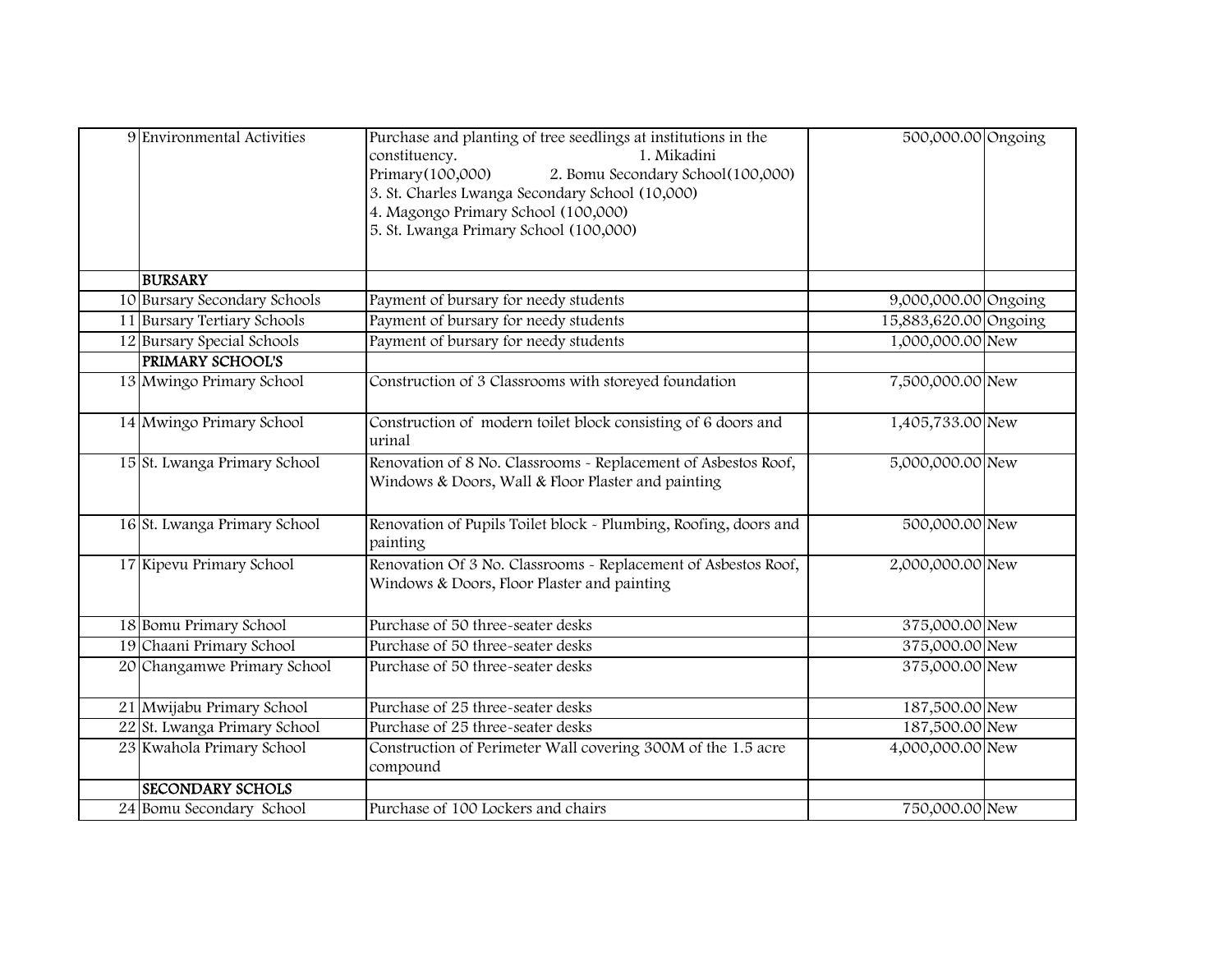| 25 Chaani Secondary School                         | Purchase of 25 three-seater desks                                                                                                                                                                                | 187,500.00 New        |  |
|----------------------------------------------------|------------------------------------------------------------------------------------------------------------------------------------------------------------------------------------------------------------------|-----------------------|--|
| 26 Changamwe Secondary School                      | Purchase of 25 Lockers and chairs                                                                                                                                                                                | 187,500.00 New        |  |
| 27 Mwijabu Secondary School                        | Purchase of 25 Lockers and chairs                                                                                                                                                                                | 187,500.00 New        |  |
| 28 St.Charles Lwanga Secondary<br>School           | Purchase of 25 Lockers and chairs                                                                                                                                                                                | 187,500.00 New        |  |
| <b>OTHERS</b>                                      |                                                                                                                                                                                                                  |                       |  |
| 29 Changamwe Ward ICT<br>Innovation Hub            | Installation of Satelite antenna, Router, Digital access kit, Digital<br>ruggedized Tablet, WI-FI with outdoor wireless device complete<br>with 12U cabinet with installation accessories by Telkom Kenya<br>Ltd | 1,169,256.80 New      |  |
| 30 Chaani Ward ICT Innovation<br>Hub               | Installation of Satelite antenna, Router, Digital access kit, Digital<br>ruggedized Tablet, WI-FI with outdoor wireless device complete<br>with 12U cabinet with installation accessories by Telkom Kenya<br>Ltd | 1,169,256.80 New      |  |
| 31 Kipevu Ward ICT Innovation<br>Hub               | Installation of Satelite antenna, Router, Digital access kit, Digital<br>ruggedized Tablet, WI-FI with outdoor wireless device complete<br>with 12U cabinet with installation accessories by Telkom Kenya<br>Ltd | 1,169,256.80 New      |  |
| 32 Airport Ward ICT Innovation<br>Hub              | Installation of Satelite antenna, Router, Digital access kit, Digital<br>ruggedized Tablet, WI-FI with outdoor wireless device complete<br>with 12U cabinet with installation accessories by Telkom Kenya<br>Ltd | 1,169,256.80 New      |  |
| 33 Changamwe NG-CDF Office                         | Construction of NG-CDF Office                                                                                                                                                                                    | 6,000,000.00 Ongoing  |  |
| 34 Strategic Plan                                  | Review Of constituency Strategic Plan                                                                                                                                                                            | 500,000.00 New        |  |
| <b>TOTAL</b>                                       |                                                                                                                                                                                                                  | 73,810,344.82         |  |
| <b>ADMINISTRATION AND</b><br>RECCURENT EXPENDITURE |                                                                                                                                                                                                                  |                       |  |
| <b>Employees Salaries</b>                          | Payment of staff salaries and gratuity                                                                                                                                                                           | 1,000,000.00 On-going |  |
| <b>BURSARY</b>                                     |                                                                                                                                                                                                                  |                       |  |
| 2 Bursary Secondary Schools                        | Payment of bursary to needy student                                                                                                                                                                              | 4,500,000.00 On-going |  |
| Total                                              |                                                                                                                                                                                                                  | 5,500,000.00          |  |